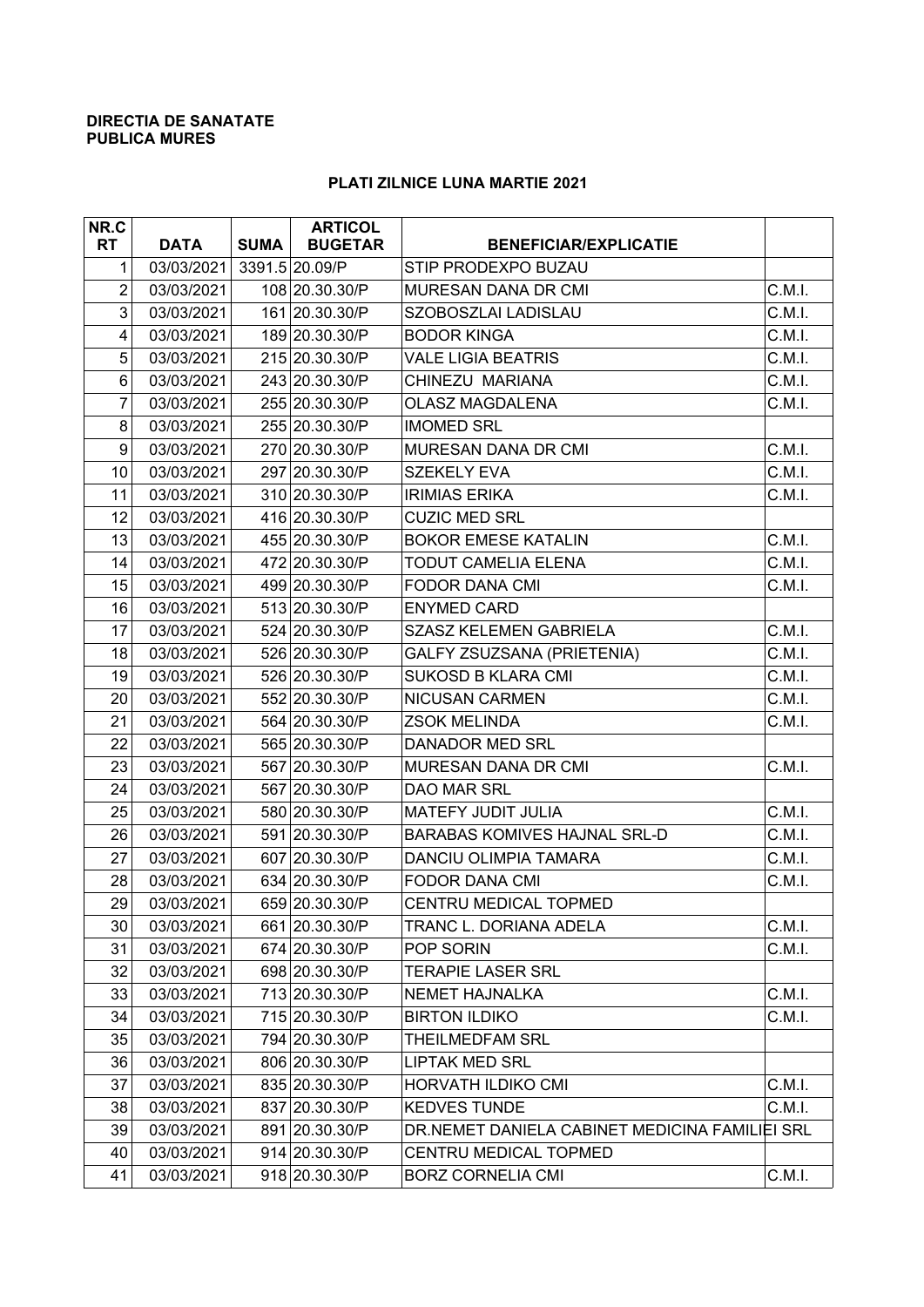| 42 | 03/03/2021 | 930 20.30.30/P  | ION CORINA DELIA                     | C.M.I. |
|----|------------|-----------------|--------------------------------------|--------|
| 43 | 03/03/2021 | 954 20.30.30/P  | CENTRU MEDICAL TOPMED                |        |
| 44 | 03/03/2021 | 997 20.30.30/P  | <b>ORMENIMED SRL</b>                 |        |
| 45 | 03/03/2021 | 1025 20.30.30/P | FRATEAN S. MELANIA                   | C.M.I. |
| 46 | 03/03/2021 | 1035 20.30.30/P | <b>BUDAI CLAUDIA</b>                 | C.M.I. |
| 47 | 03/03/2021 | 1076 20.30.30/P | SZILAGYI MARIETTA                    | C.M.I. |
| 48 | 03/03/2021 | 1078 20.30.30/P | POP VIORICA                          | C.M.I. |
| 49 | 03/03/2021 | 1130 20.30.30/P | MIHAESCU ILEANA GRETA                | C.M.I. |
| 50 | 03/03/2021 | 1130 20.30.30/P | <b>COVRIG MARIANA</b>                | C.M.I. |
| 51 | 03/03/2021 | 1137 20.30.30/P | SANTHA KRISZTINA CABINET MEDICAL SRL |        |
| 52 | 03/03/2021 | 1159 20.30.30/P | MALANCRAUEAN RODICA                  | C.M.I. |
| 53 | 03/03/2021 | 1160 20.30.30/P | <b>DOMOKOS GYORGY</b>                | C.M.I. |
| 54 | 03/03/2021 | 1173 20.30.30/P | <b>MOLDOVAN MARIA</b>                | C.M.I. |
| 55 | 03/03/2021 | 1198 20.30.30/P | PREVENT MED PRAXIS SRL               |        |
| 56 | 03/03/2021 | 1227 20.30.30/P | <b>ILIMAR HIPOMED SRL</b>            |        |
| 57 | 03/03/2021 | 1253 20.30.30/P | <b>SZAKACS ZSOFIA</b>                | C.M.I. |
| 58 | 03/03/2021 | 1255 20.30.30/P | <b>SZALKAYMED SRL</b>                |        |
| 59 | 03/03/2021 | 1266 20.30.30/P | ROLI CRACIUN                         | C.M.I. |
| 60 | 03/03/2021 | 1294 20.30.30/P | ZSIGMOND (PALFI) MIHAELA             | C.M.I. |
| 61 | 03/03/2021 | 1334 20.30.30/P | ZAHAN CLAUDIA BIANCA                 | C.M.I. |
| 62 | 03/03/2021 | 1348 20.30.30/P | DRAGMEDIFAM SRL-D                    |        |
| 63 | 03/03/2021 | 1388 20.30.30/P | RSG DOX SRL                          |        |
| 64 | 03/03/2021 | 1390 20.30.30/P | RUS OPTI MED SRL                     |        |
| 65 | 03/03/2021 | 1430 20.30.30/P | <b>LOKODI EDIT</b>                   | C.M.I. |
| 66 | 03/03/2021 | 1430 20.30.30/P | NOVAC CARMEN CMI                     | C.M.I. |
| 67 | 03/03/2021 | 1430 20.30.30/P | <b>CATANA GHEORGHE</b>               | C.M.I. |
| 68 | 03/03/2021 | 1444 20.30.30/P | POLIMED SILVANA                      |        |
| 69 | 03/03/2021 | 1508 20.30.30/P | SANTHA KRISZTINA CABINET MEDICAL SRL |        |
| 70 | 03/03/2021 | 1562 20.30.30/P | <b>BODEA FLORICA</b>                 | C.M.I. |
| 71 | 03/03/2021 | 1589 20.30.30/P | FEHERVARI-LAZAR MONIKA               | C.M.I. |
| 72 | 03/03/2021 | 1593 20.30.30/P | <b>ILYES AGNETA MARIA</b>            | C.M.I. |
| 73 | 03/03/2021 | 1593 20.30.30/P | VARI MARIA                           | C.M.I. |
| 74 | 03/03/2021 | 1614 20.30.30/P | <b>DIASAN SRL</b>                    |        |
| 75 | 03/03/2021 | 1631 20.30.30/P | <b>SUGAR RODICA</b>                  | C.M.I. |
| 76 | 03/03/2021 | 1686 20.30.30/P | <b>ERC MEDICIS SRL</b>               |        |
| 77 | 03/03/2021 | 1754 20.30.30/P | <b>HEGEDUS ELLA</b>                  | C.M.I. |
| 78 | 03/03/2021 | 1765 20.30.30/P | KISS MARIA REKA                      | C.M.I. |
| 79 | 03/03/2021 | 1821 20.30.30/P | CENTRUL MEDICONSULT SRL              |        |
| 80 | 03/03/2021 | 1954 20.30.30/P | UNGUR ELENA RODICA                   | C.M.I. |
| 81 | 03/03/2021 | 2008 20.30.30/P | <b>BANCESCU RAMONA SILVIA</b>        | C.M.I. |
| 82 | 03/03/2021 | 2024 20.30.30/P | <b>MOANCA MARIA</b>                  | C.M.I. |
| 83 | 03/03/2021 | 2037 20.30.30/P | <b>GLICARMED SRL</b>                 |        |
| 84 | 03/03/2021 | 2038 20.30.30/P | <b>GAVRONSCHI</b>                    |        |
| 85 | 03/03/2021 | 2063 20.30.30/P | SALAGEAN PETRU FLORENTI              | C.M.I. |
| 86 | 03/03/2021 | 2078 20.30.30/P | <b>GREIER SRL</b>                    |        |
| 87 | 03/03/2021 | 2173 20.30.30/P | <b>SAN MED SRL</b>                   |        |
| 88 | 03/03/2021 | 2197 20.30.30/P | <b>BARTHA EUGEN</b>                  | C.M.I. |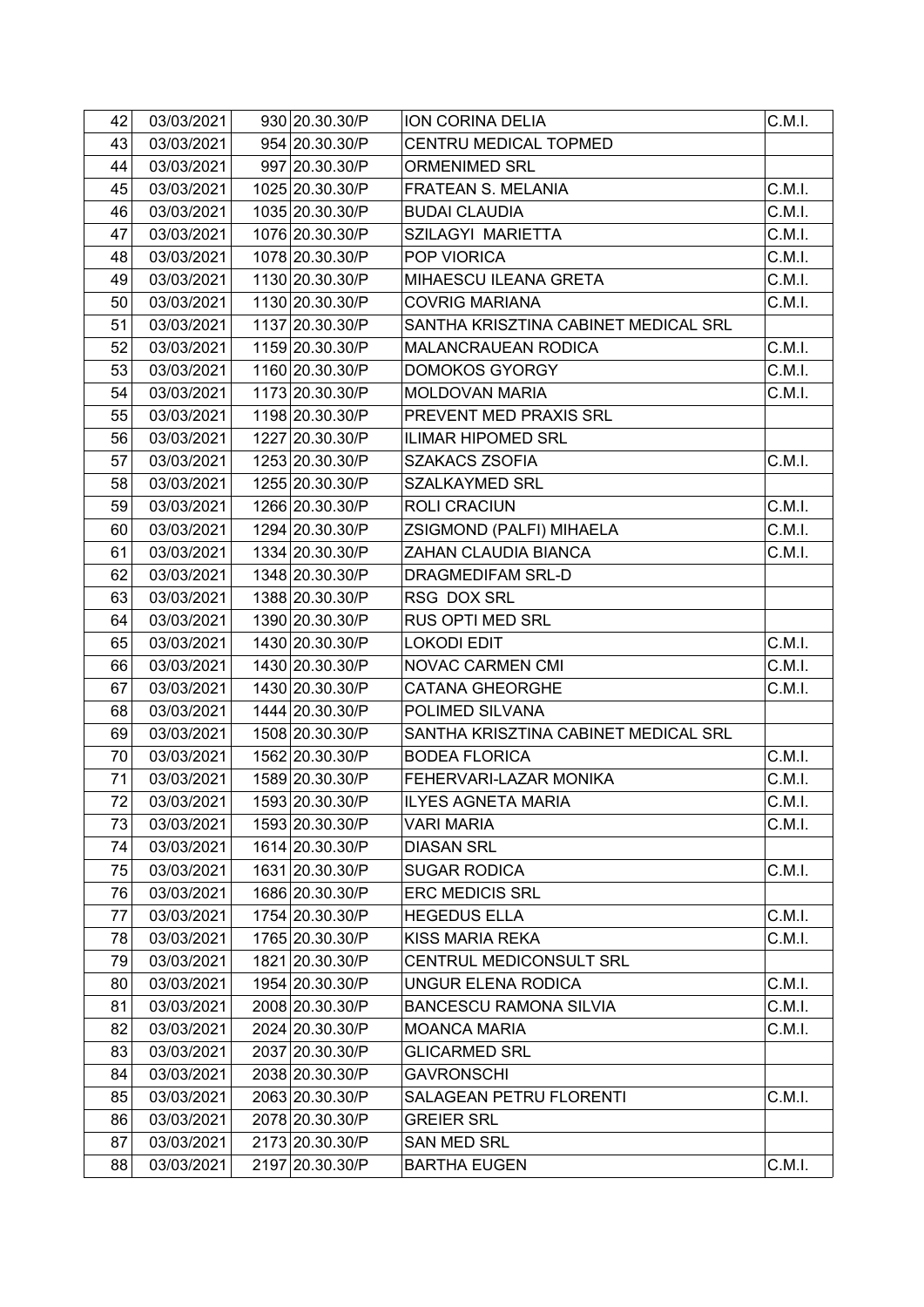| 89  | 03/03/2021                | 2227 20.30.30/P      | NYARADI ENIKO ELISABETA                         | C.M.I. |
|-----|---------------------------|----------------------|-------------------------------------------------|--------|
| 90  | 03/03/2021                | 2295 20.30.30/P      | <b>CATANA NICULINA</b>                          | C.M.I. |
| 91  | 03/03/2021                | 2295 20.30.30/P      | <b>SCHLETT S OLIVER</b>                         | C.M.I. |
| 92  | 03/03/2021                | 2335 20.30.30/P      | <b>CSIKI VIORICA EDIT</b>                       | C.M.I. |
| 93  | 03/03/2021                | 2469 20.30.30/P      | <b>MAN FLORIMED SRL</b>                         | C.M.I. |
| 94  | 03/03/2021                | 2510 20.30.30/P      | <b>BIOMED SRL</b>                               |        |
| 95  | 03/03/2021                | 2536 20.30.30/P      | <b>MIHAILA MARIA</b>                            | C.M.I. |
| 96  | 03/03/2021                | 2792 20.30.30/P      | PINTEA MIHAIL V.                                | C.M.I. |
| 97  | 03/03/2021                | 2834 20.30.30/P      | <b>BLUECARE LIFE 2018</b>                       |        |
| 98  | 03/03/2021                | 3348 20.30.30/P      | STOICA MIHAI TEODOR CMI                         | C.M.I. |
| 99  | 03/03/2021                | 3400 20.30.30/P      | SZABO ZOLTAN CMI                                | C.M.I. |
| 100 | 03/03/2021                | 4097 20.30.30/P      | POP EMIL STEFAN                                 | C.M.I. |
| 101 | 03/03/2021                | 4126 20.30.30/P      | <b>BANCESCU GEORGE BOGDAN</b>                   | C.M.I. |
| 102 | 03/03/2021                | 5206 20.30.30/P      | <b>MARIN CARMEN</b>                             | C.M.I. |
| 103 | 03/03/2021                | 5331 20.30.30/P      | RUSU DANA SIMONA                                | C.M.I. |
| 104 | 03/03/2021                | 7017 20.30.30/P      | FINNA JUDIT                                     | C.M.I. |
| 105 | 03/03/2021                | 29800 20.30.30/P     | CENTRU MEDICAL TOPMED                           |        |
| 106 | 03/03/2021                | 70200 20.30.30/P     | CENTRU MEDICAL TOPMED                           |        |
| 107 | 03/03/2021                | 1076 20.32.05.5/P    | SPIT.MUN.SIGHISOARA                             |        |
| 108 | 04/03/2021                | 158.14 20.01.03.01/P | <b>ELECTRICA TG MURES</b>                       |        |
| 109 | 04/03/2021                | 1223.9 20.01.03.01/P | <b>ELECTRICA TG MURES</b>                       |        |
| 110 | 04/03/2021                | 500 20.14/P          | CAB MED DE MEDICNA MUNCII DR.TALOS IOANA MIRELA |        |
| 111 | 11/03/2021                | 207.3 20.01.08/P     | <b>C.N POSTA ROMANA SA</b>                      |        |
| 112 | 11/03/2021                | 282.6 20.01.08/P     | <b>C.N POSTA ROMANA SA</b>                      |        |
| 113 | 11/03/2021                | 301.43 20.01.08/P    | <b>TRANSILVANIA POST SRL</b>                    |        |
| 114 | 11/03/2021                | 4579.4 20.01.08/P    | VODAFONE ROMANIA SA -BUCURESTI                  |        |
| 115 | 11/03/2021                | 214.2 20.01.09/P     | DIRECTIA REGIONALA DE METROLOGIE LEGALÀ CLUJ-N  |        |
| 116 | 11/03/2021                | 8000 20.31/P         | SPIT.MUNICIP TARNAVENI                          |        |
| 117 | 11/03/2021                | 50000 20.31/P        | SPIT.OR.LUDUS                                   |        |
| 118 | 11/03/2021                | 75000 20.31/P        | SPIT.MUN.SIGHISOARA                             |        |
| 119 | 11/03/2021 120000 20.31/P |                      | SPIT.MUN.REGHIN                                 |        |
| 120 | 11/03/2021                | 3E+06 20.31/P        | SPITALUL CLINIC JUDETEAN MURES                  |        |
| 121 | 11/03/2021                | 5996 20.33/P         | PRIMARIA IERNUT                                 |        |
| 122 | 11/03/2021                | 6064 20.33/P         | PRIMARIA GURGHIU                                |        |
| 123 | 11/03/2021                | 40749 20.33/P        | PRIMARIA LUDUS                                  |        |
| 124 | 11/03/2021                | 57131 20.33/P        | PRIMARIA TARNAVENI                              |        |
| 125 | 11/03/2021                | 86729 20.33/P        | PRIMARIA REGHIN                                 |        |
| 126 | 11/03/2021                | 100901 20.33/P       | PRIMARIA SIGHISOARA                             |        |
| 127 | 11/03/2021 587000 20.33/P |                      | PRIMARIA TG-MURES                               |        |
| 128 | 12/03/2021                | 50 10.01.01/P        | FOND 1353303                                    |        |
| 129 | 12/03/2021                | 60 10.01.01/P        | FOND PENSII NN1353304/04.03.2021                |        |
| 130 | 12/03/2021                | 60 10.01.01/P        | FOND PENSII 1353303/04.03.2021                  |        |
| 131 | 12/03/2021                | 100 10.01.01/P       | FOND PENSTII 1353303/04.03.2021                 |        |
| 132 | 12/03/2021                | 120 10.01.01/P       | <b>ORDIN CHIMISTI</b>                           |        |
| 133 | 12/03/2021                | 600 10.01.01/P       | <b>COLEGIU MEDICI</b>                           |        |
| 134 | 12/03/2021                | 851 10.01.01/P       | <b>COTIZATIE SINDICAT</b>                       |        |
| 135 | 12/03/2021                | 1377 10.01.01/P      | <b>COTIZATIE OAMGMAMR</b>                       |        |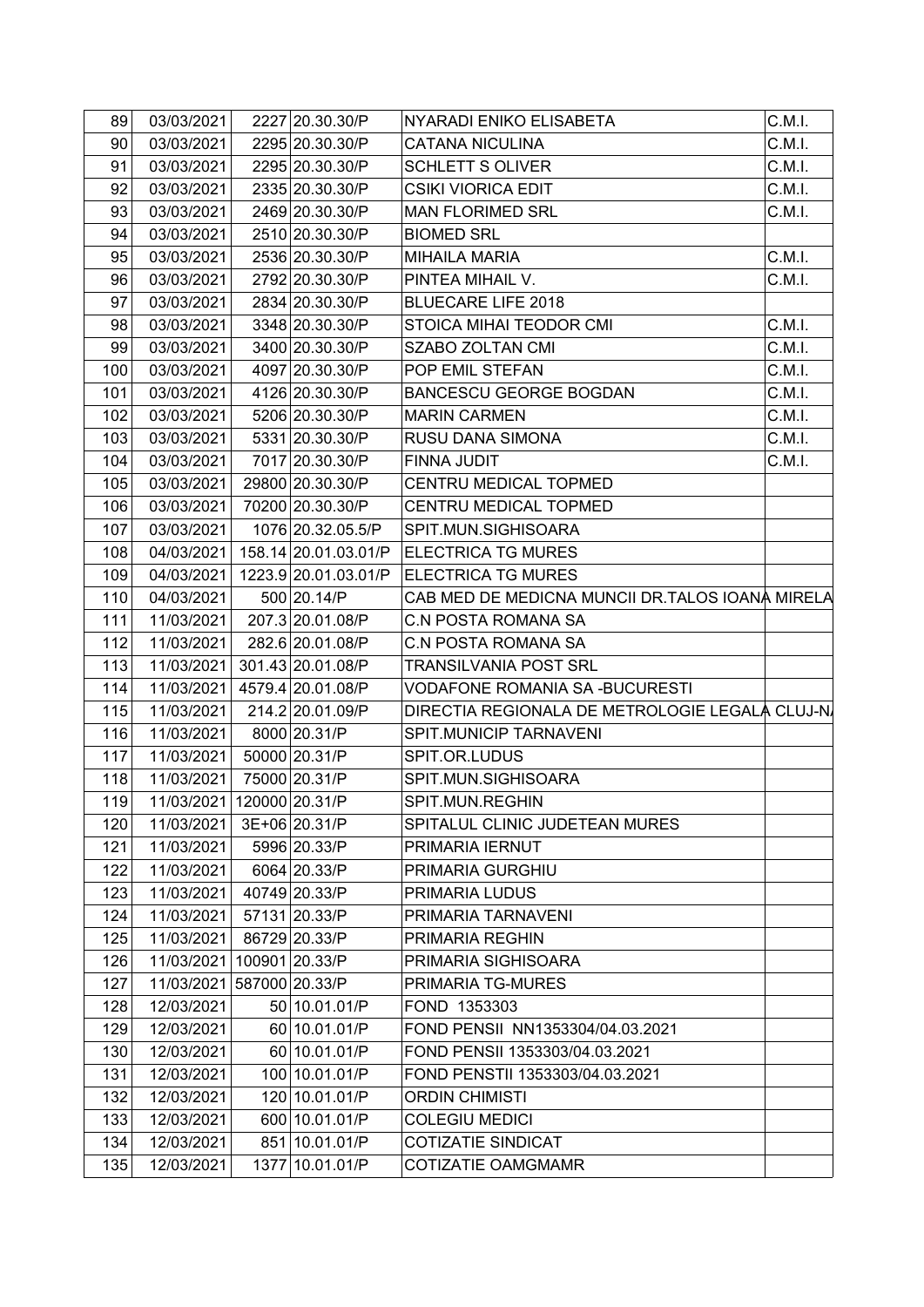| 136 | 12/03/2021 | 1906 10.01.01/P    | SALARIU                                        |
|-----|------------|--------------------|------------------------------------------------|
| 137 | 12/03/2021 | 2528 10.01.01/P    | <b>SALARIU</b>                                 |
| 138 | 12/03/2021 | 2935 10.01.01/P    | <b>SALARIU</b>                                 |
| 139 | 12/03/2021 | 3315 10.01.01/P    | <b>SALARIU</b>                                 |
| 140 | 12/03/2021 | 3339 10.01.01/P    | <b>SALARIU</b>                                 |
| 141 | 12/03/2021 | 3348 10.01.01/P    | <b>SALARIU</b>                                 |
| 142 | 12/03/2021 | 3480 10.01.01/P    | <b>SALARIU</b>                                 |
| 143 | 12/03/2021 | 3575 10.01.01/P    | <b>SALARIU</b>                                 |
| 144 | 12/03/2021 | 4111 10.01.01/P    | <b>SALARIU</b>                                 |
| 145 | 12/03/2021 | 4668 10.01.01/P    | <b>SALARIU</b>                                 |
| 146 | 12/03/2021 | 5068 10.01.01/P    | <b>SALARIU</b>                                 |
| 147 | 12/03/2021 | 5117 10.01.01/P    | <b>SALRIU</b>                                  |
| 148 | 12/03/2021 | 7859 10.01.01/P    | <b>SALARIU</b>                                 |
| 149 | 12/03/2021 | 8530 10.01.01/P    | <b>SALARIU</b>                                 |
| 150 | 12/03/2021 | 9338 10.01.01/P    | <b>CAR LUNAR</b>                               |
| 151 | 12/03/2021 | 10220 10.01.01/P   | SALARIU                                        |
| 152 | 12/03/2021 | 10441 10.01.01/P   | <b>SALARIU</b>                                 |
| 153 | 12/03/2021 | 50450 10.01.01/P   | 10%IMPOZIT                                     |
| 154 | 12/03/2021 | 69878 10.01.01/P   | <b>SALARII BRD</b>                             |
| 155 | 12/03/2021 | 76788 10.01.01/P   | <b>10% CASS</b>                                |
| 156 | 12/03/2021 | 110390 10.01.01/P  | <b>SALARII BTRL</b>                            |
| 157 | 12/03/2021 | 194257 10.01.01/P  | 25% CAS                                        |
| 158 | 12/03/2021 | 69795 10.01.05/P   | SPOR CONDITII PERICULOASE BRD                  |
| 159 | 12/03/2021 | 703 10.01.06/P     | <b>SPOR NOAPTE</b>                             |
| 160 | 12/03/2021 | 3391 10.01.06/P    | <b>ORE SARBATORI</b>                           |
| 161 | 12/03/2021 | 24683 10.01.06/P   | <b>SPOR ALERTA</b>                             |
| 162 | 12/03/2021 | 18747 10.01.07/P   | <b>ORE SUPLIMENTARE</b>                        |
| 163 | 12/03/2021 | 26149 10.01.10/P   | <b>CUMUL SALARII</b>                           |
| 164 | 12/03/2021 | 29486 10.01.17/P   | BTRL INDEMNIZATIE HRANA                        |
| 165 | 12/03/2021 | 9122 10.01.30/P    | CONCEDII MEDICALE FOND SALRII                  |
| 166 | 12/03/2021 | 12890 10.03.01/P   | <b>CONDITII DEOSEBITE</b>                      |
| 167 | 12/03/2021 | 17482 10.03.07/P   | 2.25% CONTRIB.ASIGURATORIE PT.MUNCA            |
| 168 | 15/03/2021 | 160 10.01.01/P     | FOND PENSII L.1353303/04.03.2021               |
| 169 | 17/03/2021 | 8510 59.40/P       | VARSAMINTE PERSOANE CU HANDICAP NEINCADRATE    |
| 170 | 29/03/2021 | 50 20.31/P         | SPITALUL MUNICIPAL "DR. EUGEN NICOARA'         |
| 171 | 30/03/2021 | 9198.3 20.01.05/P  | <b>OMV-SRL BUCURESTI</b>                       |
| 172 | 30/03/2021 | 105 20.01.09/P     | INSTITUTIL DE CERCETARE DEZVOLTARE M.M CANTACL |
| 173 | 30/03/2021 | 242 20.01.09/P     | INSTITUTIL DE CERCETARE DEZVOLTARE M.M CANTACL |
| 174 | 30/03/2021 | 1261.4 20.01.09/P  | <b>GRAPHODOCS SRL</b>                          |
| 175 | 30/03/2021 | 238 20.01.30/P     | <b>BS PAZA SI PROTECTIE SRL</b>                |
| 176 | 30/03/2021 | 4850.3 20.01.30/P  | <b>BS PAZA SI PROTECTIE SRL</b>                |
| 177 | 30/03/2021 | 1225 20.04.02/P    | <b>MPR DESIGN SRL</b>                          |
| 178 | 30/03/2021 | 380.8 20.09/P      | DIAMEX IMPEX SA                                |
| 179 | 30/03/2021 | 70200 20.30.30/P   | CENTRU MEDICAL TOPMED                          |
| 180 | 30/03/2021 | 824669 20.32.01/P  | SPITALUL CLINIC JUDETEAN MURES                 |
| 181 | 30/03/2021 | 31652 20.32.02.1/P | SPITALUL CLINIC JUDETEAN MURES                 |
| 182 | 30/03/2021 | 1280 20.32.02.2/P  | SPIT.MUN.SIGHISOARA                            |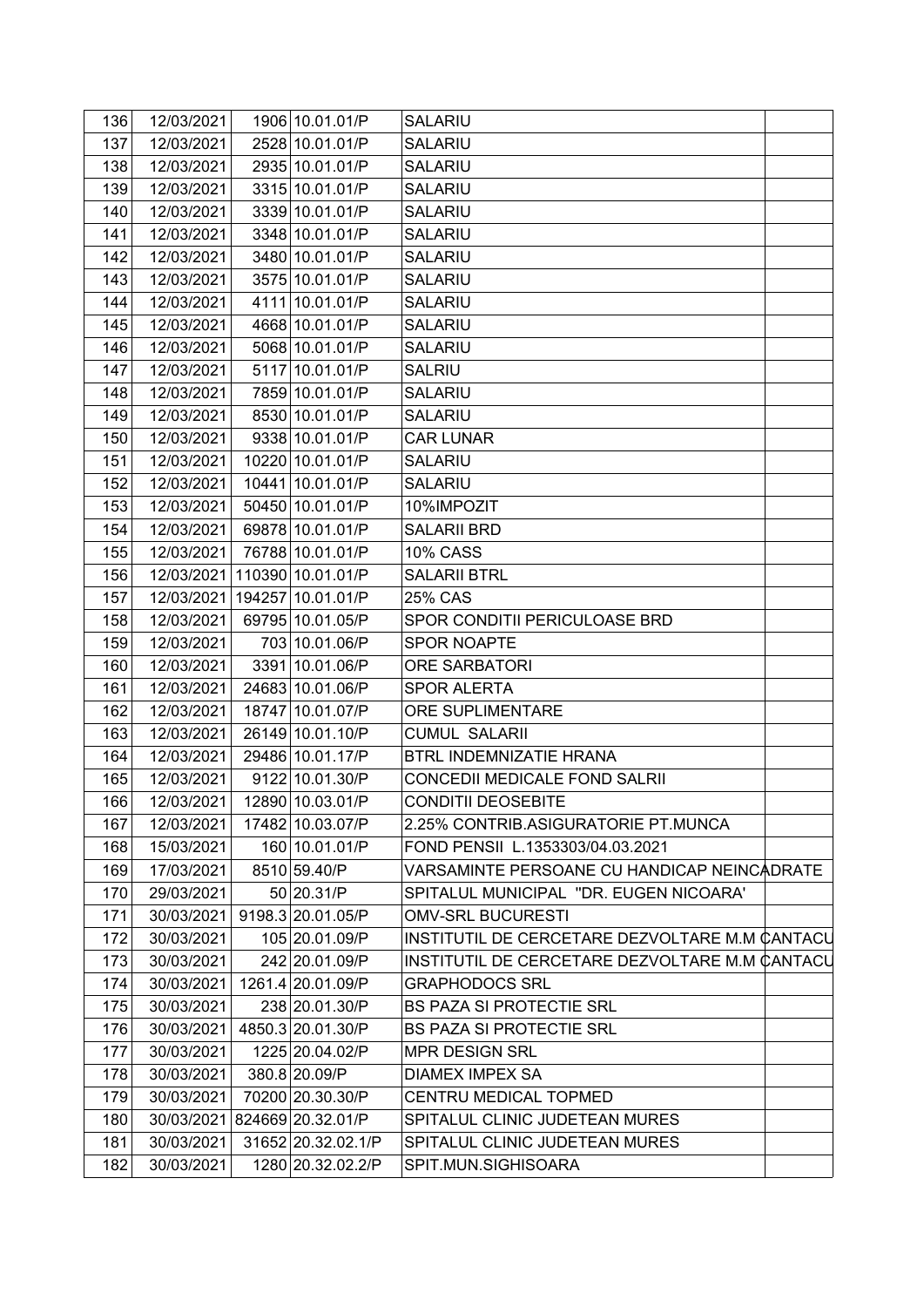| 183 | 30/03/2021                   | 102 20.32.08/P               | SPITALUL CLINIC JUDETEAN MURES          |  |
|-----|------------------------------|------------------------------|-----------------------------------------|--|
| 184 | 30/03/2021 330000 20.32.09/P |                              | SPITALUL CLINIC JUDETEAN MURES          |  |
| 185 |                              | 31/03/2021 140.42 20.01.01/P | MARBO SECOPROD SRL MURES                |  |
| 186 | 31/03/2021                   | 164.55 20.01.03.01/P         | <b>ELECTRICA TG MURES</b>               |  |
| 187 | 31/03/2021                   | 694.01 20.01.03.01/P         | SPITAL CL.JUD.URGENTA MURES             |  |
| 188 | 31/03/2021                   | 1048.9 20.01.03.01/P         | ELECTRICA TG MURES                      |  |
| 189 | 31/03/2021                   | 763.76 20.01.03.02/P         | SPITAL CL.JUD.URGENTA MURES             |  |
| 190 | 31/03/2021                   | 8275.4 20.01.03.02/P         | E-ON GAZ ROMANIA                        |  |
| 191 | 31/03/2021                   | 10.41 20.01.04.01/P          | COMPANIA AQUA SERV-REGHIN               |  |
| 192 | 31/03/2021                   | 273.96 20.01.04.01/P         | SPITAL CL.JUD.URGENTA MURES             |  |
| 193 | 31/03/2021                   | 309.82 20.01.04.01/P         | COMP.AQUASERV TG-MURES                  |  |
| 194 | 31/03/2021                   | 324.9 20.01.04.01/P          | COMP.AQUASERV TG-MURES                  |  |
| 195 | 31/03/2021                   | 23.99 20.01.08/P             | <b>RCS &amp; RDS TG-MURES</b>           |  |
| 196 | 31/03/2021                   | 52.52 20.01.08/P             | TELEKOM ROM. MOBILE COMMUNICATIONS S.A. |  |
| 197 | 31/03/2021                   | 263.23 20.01.08/P            | <b>TRANSILVANIA POST SRL</b>            |  |
| 198 | 31/03/2021                   | 660.05 20.01.08/P            | TELEKOM ROM. MOBILE COMMUNICATIONS S.A. |  |
| 199 | 31/03/2021                   | 5.12 20.01.09/P              | AKSD ROMANIA SRL                        |  |
| 200 | 31/03/2021                   | 33.32 20.01.09/P             | LINDE GAZ ROMANIA SRL                   |  |
| 201 | 31/03/2021                   | 70.03 20.01.09/P             | AKSD ROMANIA SRL                        |  |
| 202 | 31/03/2021                   | 2379.5 20.01.30/P            | INFOWORLD CONECTING HEALTHCARE          |  |
| 203 | 31/03/2021                   | 477.19 20.04.03/P            | <b>VITROBIOCHEM SRL</b>                 |  |
| 204 | 31/03/2021                   | 932.96 20.04.03/P            | <b>SANIMED BUCURESTI</b>                |  |
| 205 | 31/03/2021                   | 248.03 20.09/P               | <b>BIO AQUA GROUP SRL</b>               |  |
| 206 | 31/03/2021                   | 410.5 20.14/P                | HIPOCRATE 2000 SRL                      |  |
| 207 | 31/03/2021                   | 41.65 20.30.30/P             | VIRGINIA BORDAS LANGUAGE SERVICES SRL   |  |
| 208 | 31/03/2021                   | 11786 20.30.30/P             | CENTRU MEDICAL TOPMED                   |  |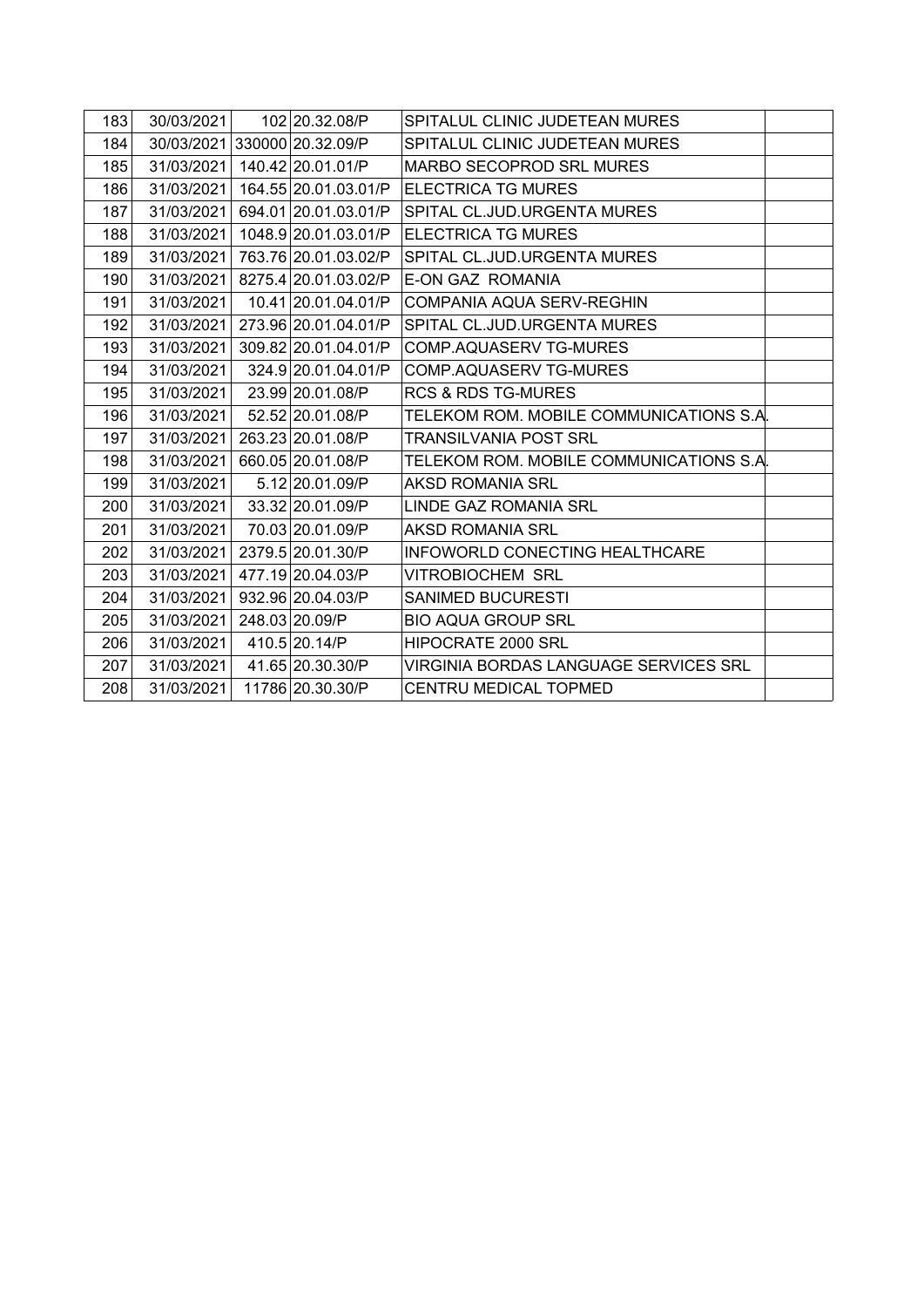med muncii F

APOCA